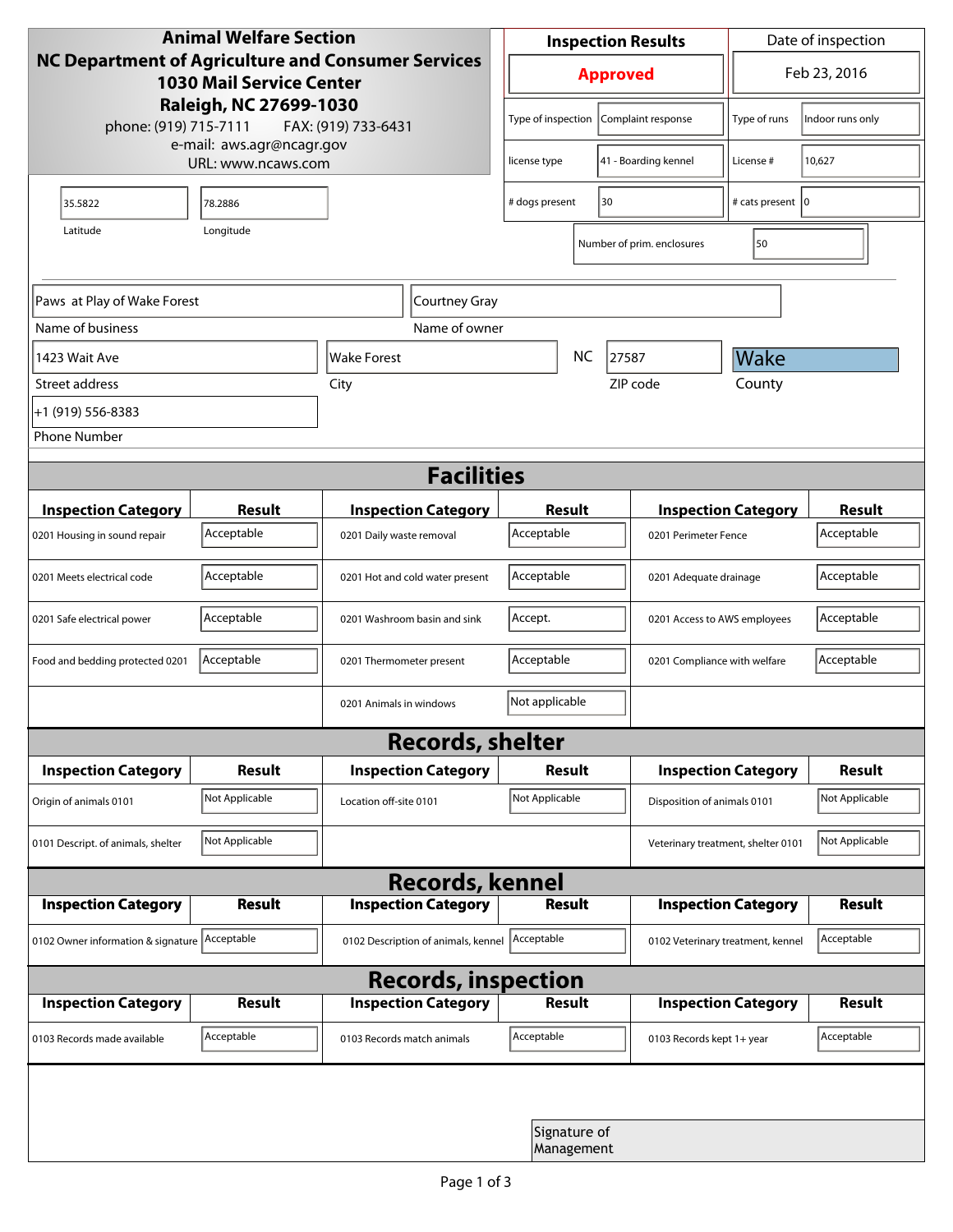| <b>Animal Welfare Section, NCDA&amp;CS</b>                  |                |                                    | <b>Inspection Results</b> |                                     | Date of inspection |                |  |  |
|-------------------------------------------------------------|----------------|------------------------------------|---------------------------|-------------------------------------|--------------------|----------------|--|--|
| Inspection Report, continued                                |                |                                    | <b>Approved</b>           |                                     | Feb 23, 2016       |                |  |  |
|                                                             |                |                                    |                           |                                     |                    | <b>NC</b>      |  |  |
| Paws at Play of Wake Forest                                 |                | <b>Courtney Gray</b>               |                           | <b>Wake Forest</b>                  |                    |                |  |  |
| <b>Indoor facilities</b>                                    |                |                                    |                           |                                     |                    |                |  |  |
| <b>Inspection Category</b>                                  | Result         | <b>Inspection Category</b>         | Result                    | <b>Inspection Category</b>          |                    | <b>Result</b>  |  |  |
| 0202 Ambient temperature, indoor                            | Acceptable     | 0202 Ventilation, indoor           | Acceptable                | Acceptable<br>0202 Lighting, indoor |                    |                |  |  |
| 0202 Imperv./Sanitary surf., indoor                         | Acceptable     | 0202 Drainage, indoor              | Acceptable                |                                     |                    |                |  |  |
| <b>Outdoor facilities</b>                                   |                |                                    |                           |                                     |                    |                |  |  |
| <b>Inspection Category</b>                                  | <b>Result</b>  | <b>Inspection Category</b>         | Result                    | <b>Inspection Category</b>          |                    | <b>Result</b>  |  |  |
| 0203 Impervious surfaces, outdoor                           | Not Applicable | 0203 Housing, 1 per animal         | Not Applicable            | 0203 Protection from elements       |                    | Not Applicable |  |  |
| 0203 Owner advised, outdoor                                 | Not Applicable | 0203 Drainage, outdoor             | Not Applicable            |                                     |                    |                |  |  |
| <b>Primary enclosures</b>                                   |                |                                    |                           |                                     |                    |                |  |  |
| <b>Inspection Category</b>                                  | Result         | <b>Inspection Category</b>         | Result                    | <b>Inspection Category</b>          |                    | <b>Result</b>  |  |  |
| 0204 Drainage prev. cross contam.                           | Acceptable     | 0204 Fence height >= 5 feet        | Acceptable                | 0204 1:10 ratio, person: human      |                    | Acceptable     |  |  |
| 0204 Surf. impervious to moisture                           | Acceptable     | 0204 Enclosure is escape proof     | Acceptable                | 0204 Cats, $>=$ 4 sq. ft. / adult   |                    | Acceptable     |  |  |
| 0204 Prevent contact with wood                              | Acceptable     | 0204 Solid resting surface         | Acceptable                | 0204 Cats, $<= 12$ / enclosure      |                    | Acceptable     |  |  |
| 0204 Enclosures in sound repair                             | Acceptable     | 0204 Cats, raised resting surface  | Acceptable                | 0204 Cats, 1 litter pan / 3 adults  |                    | Acceptable     |  |  |
| 0204 Size of enclosure                                      | Acceptable     | 0204 Dogs, supervision if > 4      | Acceptable                |                                     |                    |                |  |  |
| Feeding                                                     |                |                                    |                           |                                     |                    |                |  |  |
| <b>Inspection Category</b>                                  | Result         | <b>Inspection Category</b>         | Result                    | <b>Inspection Category</b>          |                    | Result         |  |  |
| 0205 Feeding, 1x / day, adult                               | Acceptable     | 0205 Feeding, 1 bowl / adult       | Acceptable                | 0205 Feeding, commercial food       |                    | Acceptable     |  |  |
| 0205 Feeding, bowl in good repair                           | Acceptable     | 0205 Feeding, quality food         | Acceptable                | 0205 Feeding, bowl is protected     |                    | Acceptable     |  |  |
| 0205 Feeding, 2x / day, young                               | Acceptable     |                                    |                           |                                     |                    |                |  |  |
| <b>Watering</b>                                             |                |                                    |                           |                                     |                    |                |  |  |
| <b>Inspection Category</b>                                  | Result         | <b>Inspection Category</b>         | <b>Result</b>             |                                     |                    |                |  |  |
| 0206 Watering, continuous access                            | Acceptable     | 0206 Watering, bowl in good repair | Acceptable                |                                     |                    |                |  |  |
| <b>Sanitation/Employees/Classification &amp; Separation</b> |                |                                    |                           |                                     |                    |                |  |  |
| <b>Inspection Category</b>                                  | <b>Result</b>  | <b>Inspection Category</b>         | Result                    | <b>Inspection Category</b>          |                    | <b>Result</b>  |  |  |
| 0207 Waste removal 2x / day                                 | Acceptable     | 0207 Grounds overgrown             | Acceptable                | 0207 Young given social interact.   |                    | Not Applicable |  |  |
| 0207 Animals removed while clean                            | Acceptable     | 0207 Pest Control                  | Acceptable                | 0207 Species separated              |                    | Acceptable     |  |  |
| Signature of<br>Management                                  |                |                                    |                           |                                     |                    |                |  |  |